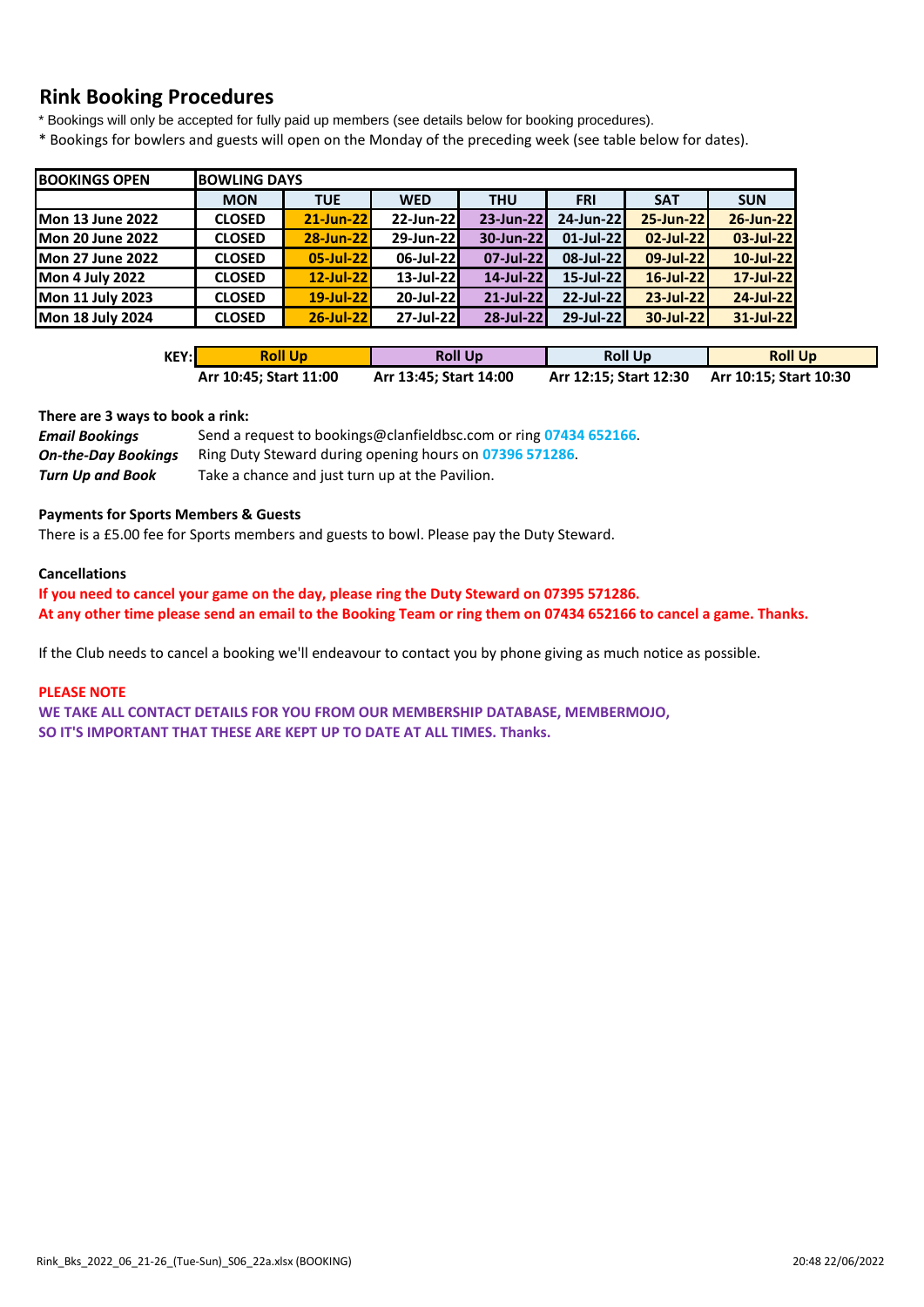| <b>COLOUR</b><br>KEY: | <b>UNAVAILABLE</b><br><b>Rinks</b> |             |                         | <b>AVAILABLE</b><br><b>Rinks</b> |     | <b>BOOKED</b><br><b>Rinks</b>                   |     | <b>RESERVED FOR</b><br><b>ROLL UP</b> |     | <b>RESERVED FOR</b><br><b>FRIENDLIES</b> |     |
|-----------------------|------------------------------------|-------------|-------------------------|----------------------------------|-----|-------------------------------------------------|-----|---------------------------------------|-----|------------------------------------------|-----|
|                       | <b>Start</b>                       | End         | <b>Rink</b>             |                                  | Arr |                                                 | Arr |                                       | Arr |                                          | Arr |
|                       | <b>Time</b>                        | <b>Time</b> | No                      | Player 1 Name                    | Y/N | Player 2 Name                                   | Y/N | Player 3 Name                         | Y/N | Player 4 Name                            | Y/N |
|                       |                                    |             |                         |                                  |     | ROLL UP STARTS AT 14:00 TODAY. ARRIVE AT 13:45. |     |                                       |     |                                          |     |
|                       | 10:30                              | 12:30       | $\mathbf{1}$            |                                  |     |                                                 |     |                                       |     |                                          |     |
|                       | 10:30                              | 12:30       | $\overline{2}$          |                                  |     |                                                 |     |                                       |     |                                          |     |
|                       | 10:30                              | 12:30       | $\overline{\mathbf{3}}$ |                                  |     |                                                 |     |                                       |     |                                          |     |
|                       | 10:30                              | 12:30       | $\overline{4}$          |                                  |     |                                                 |     |                                       |     |                                          |     |
|                       | 10:30                              | 12:30       | 5                       |                                  |     |                                                 |     |                                       |     |                                          |     |
|                       | 10:30                              | 12:30       | 6                       |                                  |     |                                                 |     |                                       |     |                                          |     |
|                       | 10:30                              | 12:30       | $\overline{\mathbf{z}}$ |                                  |     |                                                 |     |                                       |     |                                          |     |
|                       |                                    |             |                         |                                  |     |                                                 |     |                                       |     |                                          |     |
|                       | 12:30                              | 14:30       | $\mathbf{1}$            |                                  |     |                                                 |     |                                       |     |                                          |     |
|                       | 12:30                              | 14:30       | $\overline{\mathbf{c}}$ |                                  |     |                                                 |     |                                       |     |                                          |     |
|                       | 12:30                              | 14:30       | $\overline{\mathbf{3}}$ |                                  |     |                                                 |     |                                       |     |                                          |     |
|                       | 12:30                              | 14:30       | $\overline{\mathbf{a}}$ |                                  |     |                                                 |     |                                       |     |                                          |     |
|                       | 12:30                              | 14:30       | 5                       |                                  |     |                                                 |     |                                       |     |                                          |     |
|                       | 12:30                              | 14:30       | 6                       |                                  |     |                                                 |     |                                       |     |                                          |     |
|                       | 12:30                              | 14:30       | $\overline{7}$          |                                  |     |                                                 |     |                                       |     |                                          |     |
|                       |                                    |             |                         |                                  |     |                                                 |     |                                       |     |                                          |     |
|                       | 14:30                              | 16:30       | $\mathbf{1}$            |                                  |     |                                                 |     |                                       |     |                                          |     |
|                       | 14:30                              | 16:30       | $\overline{\mathbf{c}}$ |                                  |     |                                                 |     |                                       |     |                                          |     |
|                       | 14:30                              | 16:30       | $\overline{\mathbf{3}}$ |                                  |     |                                                 |     |                                       |     |                                          |     |
|                       | 14:30                              | 16:30       | $\overline{\mathbf{a}}$ |                                  |     |                                                 |     |                                       |     |                                          |     |
|                       | 14:30                              | 16:30       | 5                       |                                  |     |                                                 |     |                                       |     |                                          |     |
|                       | 14:30                              | 16:30       | $\overline{6}$          |                                  |     |                                                 |     |                                       |     |                                          |     |
|                       | 14:30                              | 16:30       | 7                       |                                  |     |                                                 |     |                                       |     |                                          |     |
|                       |                                    |             |                         |                                  |     |                                                 |     |                                       |     |                                          |     |
|                       | 16:30                              | 18:30       | $\mathbf{1}$            |                                  |     |                                                 |     |                                       |     |                                          |     |
|                       | 16:30                              | 18:30       | $\overline{2}$          |                                  |     |                                                 |     |                                       |     |                                          |     |
|                       | 16:30                              | 18:30       | 3                       |                                  |     |                                                 |     |                                       |     |                                          |     |
|                       | 16:30                              | 18:30       | $\overline{a}$          |                                  |     |                                                 |     |                                       |     |                                          |     |
|                       | 16:30                              | 18:30       | 5                       |                                  |     |                                                 |     |                                       |     |                                          |     |
|                       | 16:30                              | 18:30       | 6                       |                                  |     |                                                 |     |                                       |     |                                          |     |
|                       | 16:30                              | 18:30       | $\overline{7}$          |                                  |     |                                                 |     |                                       |     |                                          |     |
|                       |                                    |             |                         |                                  |     |                                                 |     |                                       |     |                                          |     |

## **Thursday, 23 June 2022 - Rink Availability as of 22 June 2022 PLEASE NOTE: email bookings should be sent to bookings@clanfieldbsc.com**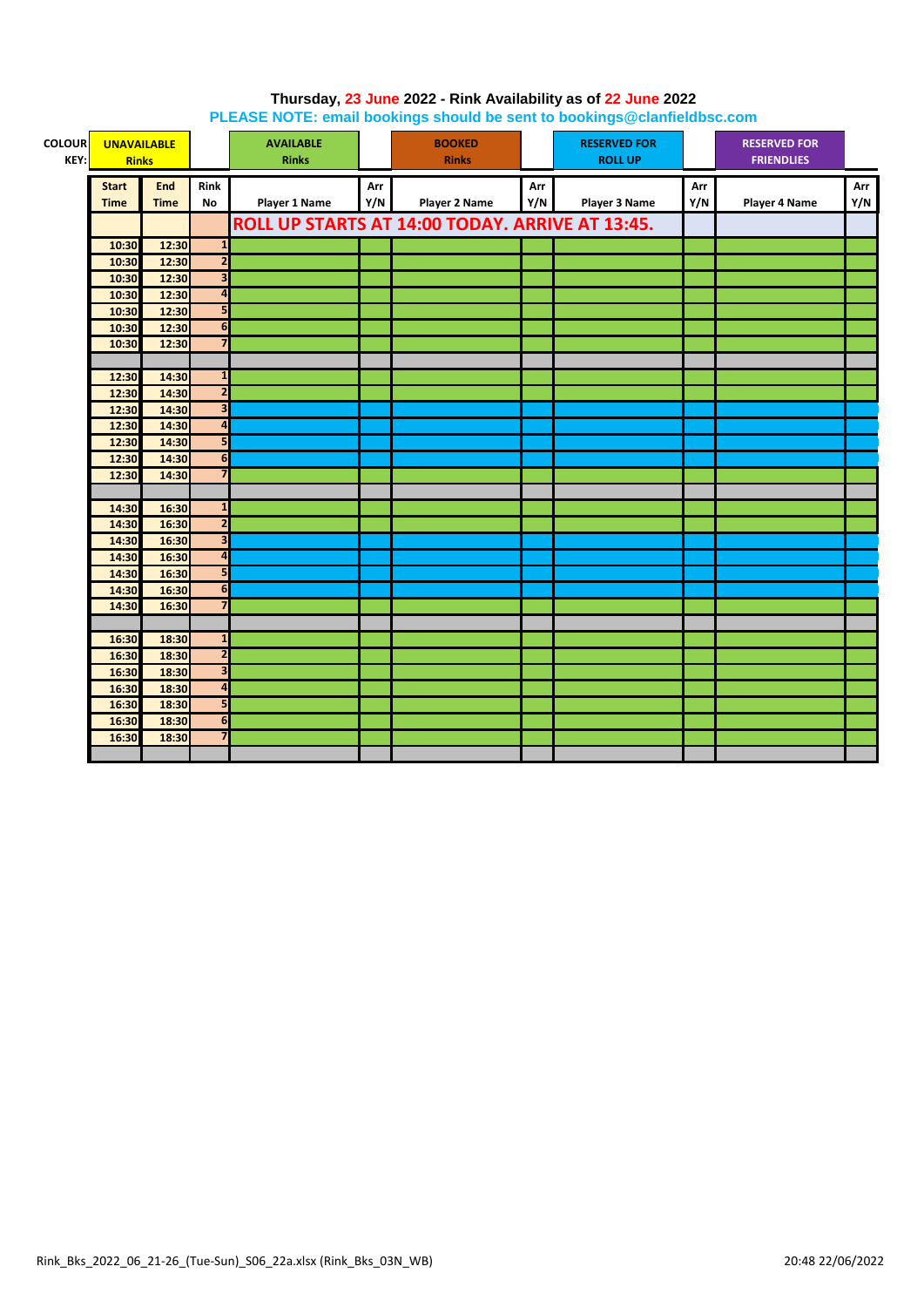| <b>COLOUR</b><br>KEY: |                | <b>UNAVAILABLE</b><br><b>Rinks</b> |                                | <b>AVAILABLE</b><br><b>Rinks</b> |     | <b>BOOKED</b><br><b>Rinks</b>                               |     | <b>RESERVED FOR</b><br><b>ROLL UP</b> |     | <b>RESERVED FOR</b><br><b>FRIENDLIES</b> |     |
|-----------------------|----------------|------------------------------------|--------------------------------|----------------------------------|-----|-------------------------------------------------------------|-----|---------------------------------------|-----|------------------------------------------|-----|
|                       | <b>Start</b>   | <b>End</b>                         | <b>Rink</b>                    |                                  | Arr |                                                             | Arr |                                       | Arr |                                          | Arr |
|                       | <b>Time</b>    | <b>Time</b>                        | <b>No</b>                      | Player 1 Name                    | Y/N | Player 2 Namer                                              | Y/N | Player 3 Name                         | Y/N | Player 4 Name                            | Y/N |
|                       |                |                                    |                                |                                  |     | RINKS ARE RESERVED FOR LUNCHTIME & TWILIGHT ROLL Ups TODAY. |     |                                       |     |                                          |     |
|                       |                |                                    |                                |                                  |     |                                                             |     |                                       |     |                                          |     |
|                       |                |                                    |                                |                                  |     | Arrive 12:15 for 12:30 start for Lunchtime Roll Up.         |     |                                       |     |                                          |     |
|                       |                |                                    |                                |                                  |     | Arrive 16:15 for 16:30 start for Twilight Roll Up.          |     |                                       |     |                                          |     |
|                       | 10:30          | 12:30                              | $\mathbf{1}$                   |                                  |     |                                                             |     |                                       |     |                                          |     |
|                       | 10:30          | 12:30                              | $\overline{2}$                 |                                  |     |                                                             |     |                                       |     |                                          |     |
|                       | 10:30          | 12:30                              | $\overline{\mathbf{3}}$        |                                  |     |                                                             |     |                                       |     |                                          |     |
|                       | 10:30          | 12:30                              | $\overline{4}$                 |                                  |     |                                                             |     |                                       |     |                                          |     |
|                       | 10:30          | 12:30                              | 5                              |                                  |     |                                                             |     |                                       |     |                                          |     |
|                       | 10:30          | 12:30                              | $6\overline{6}$                |                                  |     |                                                             |     |                                       |     |                                          |     |
|                       | 10:30          | 12:30                              | $\overline{7}$                 |                                  |     |                                                             |     |                                       |     |                                          |     |
|                       |                |                                    |                                |                                  |     |                                                             |     |                                       |     |                                          |     |
|                       | 12:30          | 14:30                              | $\mathbf{1}$<br>$\overline{2}$ |                                  |     |                                                             |     |                                       |     |                                          |     |
|                       | 12:30          | 14:30                              | $\overline{\mathbf{3}}$        |                                  |     |                                                             |     |                                       |     |                                          |     |
|                       | 12:30<br>12:30 | 14:30<br>14:30                     | $\overline{4}$                 |                                  |     |                                                             |     |                                       |     |                                          |     |
|                       | 12:30          | 14:30                              | 5                              |                                  |     |                                                             |     |                                       |     |                                          |     |
|                       | 12:30          | 14:30                              | 6                              |                                  |     |                                                             |     |                                       |     |                                          |     |
|                       | 12:30          | 14:30                              |                                |                                  |     |                                                             |     |                                       |     |                                          |     |
|                       |                |                                    |                                |                                  |     |                                                             |     |                                       |     |                                          |     |
|                       | 14:30          | 16:30                              | $\mathbf{1}$                   |                                  |     |                                                             |     |                                       |     |                                          |     |
|                       | 14:30          | 16:30                              | $\overline{2}$                 |                                  |     |                                                             |     |                                       |     |                                          |     |
|                       | 14:30          | 16:30                              | $\overline{\mathbf{3}}$        |                                  |     |                                                             |     |                                       |     |                                          |     |
|                       | 14:30          | 16:30                              | $\overline{4}$                 |                                  |     |                                                             |     |                                       |     |                                          |     |
|                       | 14:30          | 16:30                              | 5                              |                                  |     |                                                             |     |                                       |     |                                          |     |
|                       | 14:30          | 16:30                              | $6\phantom{1}6$                |                                  |     |                                                             |     |                                       |     |                                          |     |
|                       | 14:30          | 16:30                              | $\overline{7}$                 |                                  |     |                                                             |     |                                       |     |                                          |     |
|                       |                |                                    |                                |                                  |     |                                                             |     |                                       |     |                                          |     |
|                       | 16:30          | 18:30                              | $\mathbf{1}$                   |                                  |     |                                                             |     |                                       |     |                                          |     |
|                       | 16:30          | 18:30                              | $\overline{\mathbf{2}}$        |                                  |     |                                                             |     |                                       |     |                                          |     |
|                       | 16:30          | 18:30                              | $\overline{\mathbf{3}}$        |                                  |     |                                                             |     |                                       |     |                                          |     |
|                       | 16:30          | 18:30                              | $\overline{\mathbf{a}}$        |                                  |     |                                                             |     |                                       |     |                                          |     |
|                       | 16:30          | 18:30                              | 5                              |                                  |     |                                                             |     |                                       |     |                                          |     |
|                       | 16:30          | 18:30                              | $\overline{6}$                 |                                  |     |                                                             |     |                                       |     |                                          |     |
|                       | 16:30          | 18:30                              | $\overline{7}$                 |                                  |     |                                                             |     |                                       |     |                                          |     |
|                       |                |                                    |                                |                                  |     |                                                             |     |                                       |     |                                          |     |

## **Friday, 24 June 2022 - Rink Availability as of 22 June 2022 PLEASE NOTE: email bookings should be sent to bookings@clanfieldbsc.com**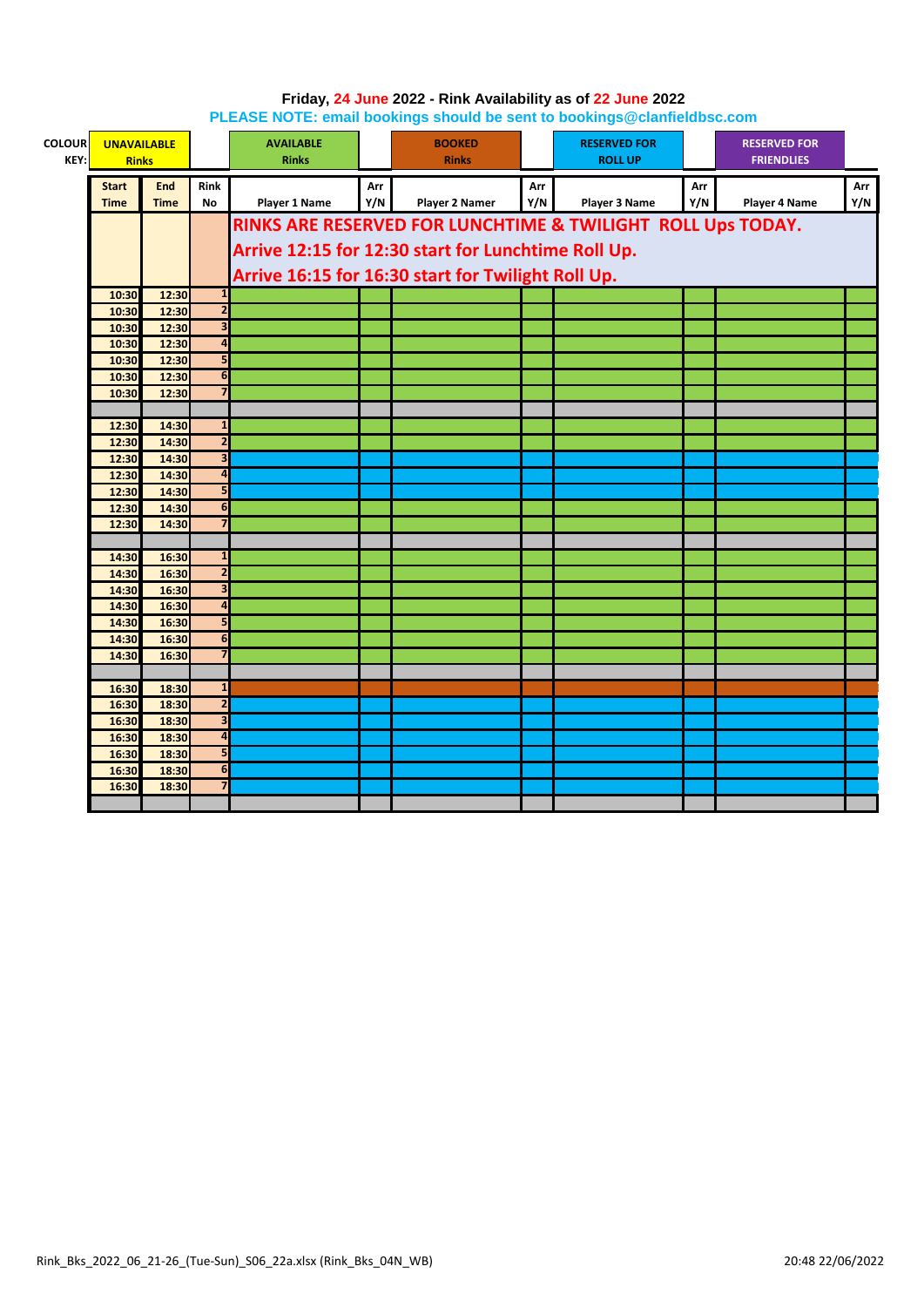## **Saturday, 25 June 2022 - Rink Availability as of 22 June 2022**

**PLEASE NOTE: email bookings should be sent to bookings@clanfieldbsc.com**

| <b>COLOUR</b><br>KEY: | <b>UNAVAILABLE</b><br><b>Rinks</b> |             |                         | <b>AVAILABLE</b><br><b>Rinks</b> |     | <b>BOOKED</b><br><b>Rinks</b>                   |     | <b>RESERVED FOR</b><br><b>ROLL UP</b> |     | <b>RESERVED FOR</b><br><b>FRIENDLIES</b> |     |
|-----------------------|------------------------------------|-------------|-------------------------|----------------------------------|-----|-------------------------------------------------|-----|---------------------------------------|-----|------------------------------------------|-----|
|                       |                                    |             |                         |                                  |     |                                                 |     |                                       |     |                                          |     |
|                       | <b>Start</b>                       | <b>End</b>  | <b>Rink</b>             |                                  | Arr |                                                 | Arr |                                       | Arr |                                          | Arr |
|                       | <b>Time</b>                        | <b>Time</b> | <b>No</b>               | <b>Player 1 Name</b>             | Y/N | <b>Player 2 Name</b>                            | Y/N | <b>Player 3 Name</b>                  | Y/N | <b>Player 4 Name</b>                     | Y/N |
|                       |                                    |             |                         |                                  |     | ROLL UP STARTS AT 10:30 TODAY. ARRIVE AT 10:15. |     |                                       |     |                                          |     |
|                       | 10:30                              | 12:30       | $\overline{\mathbf{1}}$ |                                  |     |                                                 |     |                                       |     |                                          |     |
|                       | 10:30                              | 12:30       | $\overline{2}$          |                                  |     |                                                 |     |                                       |     |                                          |     |
|                       | 10:30                              | 12:30       | $\overline{\mathbf{3}}$ |                                  |     |                                                 |     |                                       |     |                                          |     |
|                       | 10:30                              | 12:30       | $\overline{\mathbf{a}}$ |                                  |     |                                                 |     |                                       |     |                                          |     |
|                       | 10:30                              | 12:30       | 5                       |                                  |     |                                                 |     |                                       |     |                                          |     |
|                       | 10:30                              | 12:30       | $\overline{6}$          |                                  |     |                                                 |     |                                       |     |                                          |     |
|                       | 10:30                              | 12:30       | $\overline{7}$          |                                  |     |                                                 |     |                                       |     |                                          |     |
|                       |                                    |             |                         |                                  |     |                                                 |     |                                       |     |                                          |     |
|                       | 12:30                              | 14:30       | $\mathbf{1}$            |                                  |     |                                                 |     |                                       |     |                                          |     |
|                       | 12:30                              | 14:30       | $\overline{\mathbf{c}}$ |                                  |     |                                                 |     |                                       |     |                                          |     |
|                       | 12:30                              | 14:30       | $\overline{\mathbf{3}}$ |                                  |     |                                                 |     |                                       |     |                                          |     |
|                       | 12:30                              | 14:30       | $\overline{a}$          |                                  |     |                                                 |     |                                       |     |                                          |     |
|                       | 12:30                              | 14:30       | 5                       |                                  |     |                                                 |     |                                       |     |                                          |     |
|                       | 12:30                              | 14:30       | 6                       |                                  |     |                                                 |     |                                       |     |                                          |     |
|                       | 12:30                              | 14:30       | $\overline{7}$          |                                  |     |                                                 |     |                                       |     |                                          |     |
|                       |                                    |             |                         |                                  |     |                                                 |     |                                       |     |                                          |     |
|                       | 14:30                              | 16:30       | $\overline{1}$          |                                  |     |                                                 |     |                                       |     |                                          |     |
|                       | 14:30                              | 16:30       | $\overline{\mathbf{2}}$ |                                  |     |                                                 |     |                                       |     |                                          |     |
|                       | 14:30                              | 16:30       | $\overline{\mathbf{3}}$ |                                  |     |                                                 |     |                                       |     |                                          |     |
|                       | 14:30                              | 16:30       | $\overline{4}$          |                                  |     |                                                 |     |                                       |     |                                          |     |
|                       | 14:30                              | 16:30       | 5 <sub>1</sub>          |                                  |     |                                                 |     |                                       |     |                                          |     |
|                       | 14:30                              | 16:30       | $6\phantom{1}6$         |                                  |     |                                                 |     |                                       |     |                                          |     |
|                       | 14:30                              | 16:30       | $\overline{7}$          |                                  |     |                                                 |     |                                       |     |                                          |     |
|                       |                                    |             |                         |                                  |     |                                                 |     |                                       |     |                                          |     |
|                       | 16:30                              | 18:30       | $\mathbf{1}$            |                                  |     |                                                 |     |                                       |     |                                          |     |
|                       | 16:30                              | 18:30       | $\overline{2}$          |                                  |     |                                                 |     |                                       |     |                                          |     |
|                       | 16:30                              | 18:30       | $\overline{\mathbf{3}}$ |                                  |     |                                                 |     |                                       |     |                                          |     |
|                       | 16:30                              | 18:30       | $\overline{4}$          |                                  |     |                                                 |     |                                       |     |                                          |     |
|                       | 16:30                              | 18:30       | 5                       |                                  |     |                                                 |     |                                       |     |                                          |     |
|                       | 16:30                              | 18:30       | 6                       |                                  |     |                                                 |     |                                       |     |                                          |     |
|                       | 16:30                              | 18:30       | $\overline{7}$          |                                  |     |                                                 |     |                                       |     |                                          |     |
|                       |                                    |             |                         |                                  |     |                                                 |     |                                       |     |                                          |     |